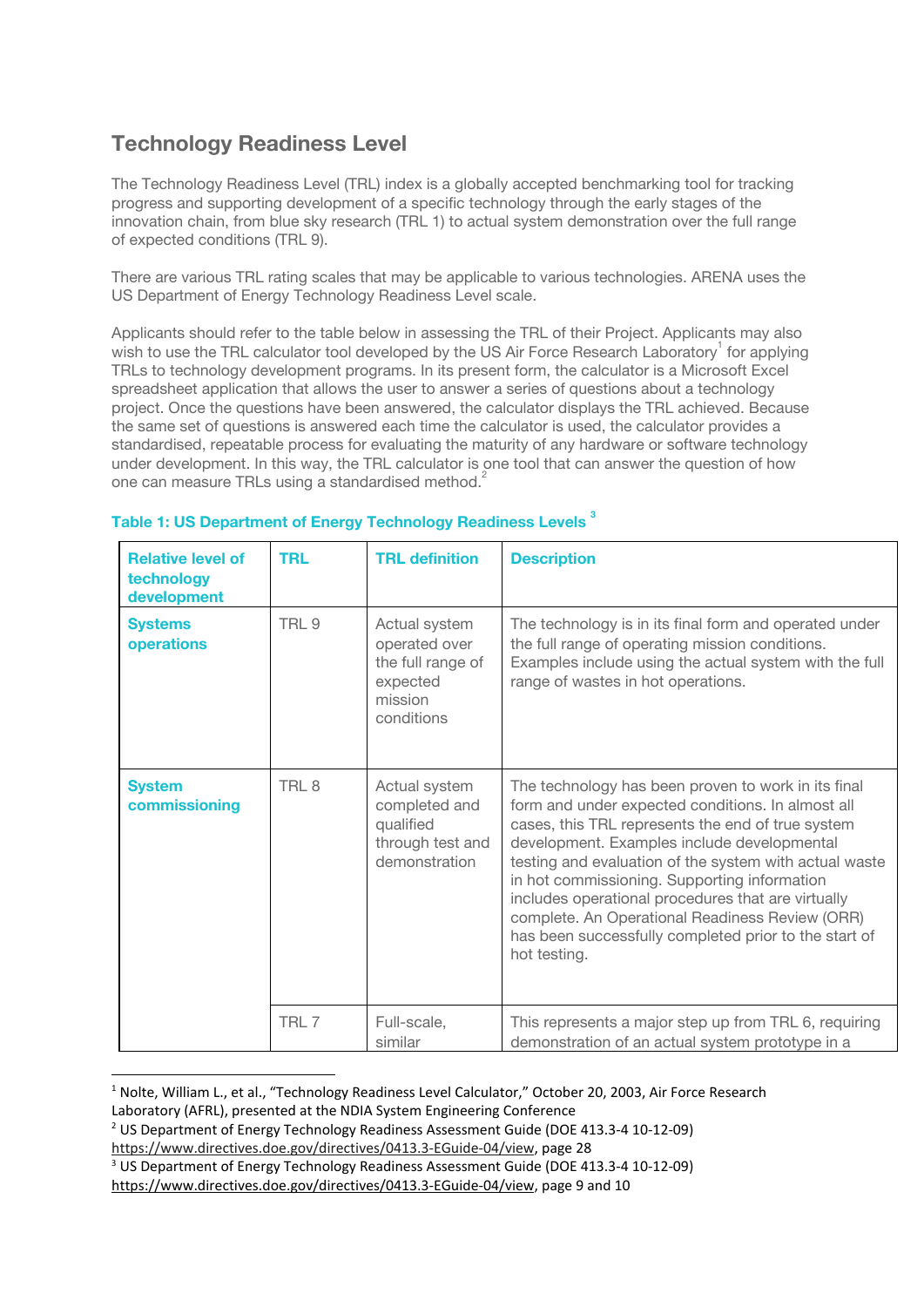|                                                                        |                  | (prototypical)<br>system<br>demonstrated in<br>relevant<br>environment                                       | relevant environment. Examples include testing<br>full-scale prototype in the field with a range of<br>stimulants in cold commissioning <sup>4</sup> . Supporting<br>information includes results from the full-scale testing<br>and analysis of the differences between the test<br>environment, and analysis of what the experimental<br>results mean for the eventual operating<br>system/environment. Final design is virtually<br>complete.                                                                                                                                                                                                                                                                                                                                                                                                                                                                                                                                                                                                                                                      |
|------------------------------------------------------------------------|------------------|--------------------------------------------------------------------------------------------------------------|-------------------------------------------------------------------------------------------------------------------------------------------------------------------------------------------------------------------------------------------------------------------------------------------------------------------------------------------------------------------------------------------------------------------------------------------------------------------------------------------------------------------------------------------------------------------------------------------------------------------------------------------------------------------------------------------------------------------------------------------------------------------------------------------------------------------------------------------------------------------------------------------------------------------------------------------------------------------------------------------------------------------------------------------------------------------------------------------------------|
| <b>Technology</b><br>demonstration<br><b>Technology</b><br>development | TRL 6            | Engineering/pilo<br>t-scale, similar<br>(prototypical)<br>system<br>validation in<br>relevant<br>environment | Engineering-scale models or prototypes are tested in<br>a relevant environment. This represents a major step<br>up in a technology's demonstrated readiness.<br>Examples include testing an engineering scale<br>prototypical system with a range of simulants.<br>Supporting information includes results from the<br>engineering scale testing and analysis of the<br>differences between the engineering scale,<br>prototypical system/environment, and analysis of<br>what the experimental results mean for the eventual<br>operating system/environment. TRL 6 begins true<br>engineering development of the technology as an<br>operational system. The major difference between<br>TRL 5 and 6 is the step up from laboratory scale to<br>engineering scale and the determination of scaling<br>factors that will enable design of the operating<br>system. The prototype should be capable of<br>performing all the functions that will be required of the<br>operational system. The operating environment for the<br>testing should closely represent the actual operating<br>environment. |
|                                                                        | TRL <sub>5</sub> | Laboratory-scal<br>e, similar system<br>validation in<br>relevant<br>environment                             | The basic technological components are integrated so<br>that the system configuration is similar to (matches)<br>the final application in almost all respects. Examples<br>include testing a high-fidelity, laboratory scale system<br>in a simulated environment with a range of simulants<br>and actual waste <sup>25</sup> . Supporting information includes<br>results from the laboratory scale testing, analysis of<br>the differences between the laboratory and eventual<br>operating system/environment, and analysis of what<br>the experimental results mean for the eventual<br>operating system/environment. The major difference<br>between TRL 4 and 5 is the increase in the fidelity of<br>the system and environment to the actual application.<br>The system tested is almost prototypical.                                                                                                                                                                                                                                                                                        |
|                                                                        | TRL 4            | Component<br>and/or system                                                                                   | The basic technological components are integrated to<br>establish that the pieces will work together. This is                                                                                                                                                                                                                                                                                                                                                                                                                                                                                                                                                                                                                                                                                                                                                                                                                                                                                                                                                                                         |

<sup>&</sup>lt;sup>4</sup> Simulants should match relevant chemical and physical properties.

<sup>&</sup>lt;sup>5</sup> Testing with as wide a range of actual waste as practicable and consistent with waste availability, safety,

ALARA (as low as reasonably achievable), cost and project risk is highly desirable.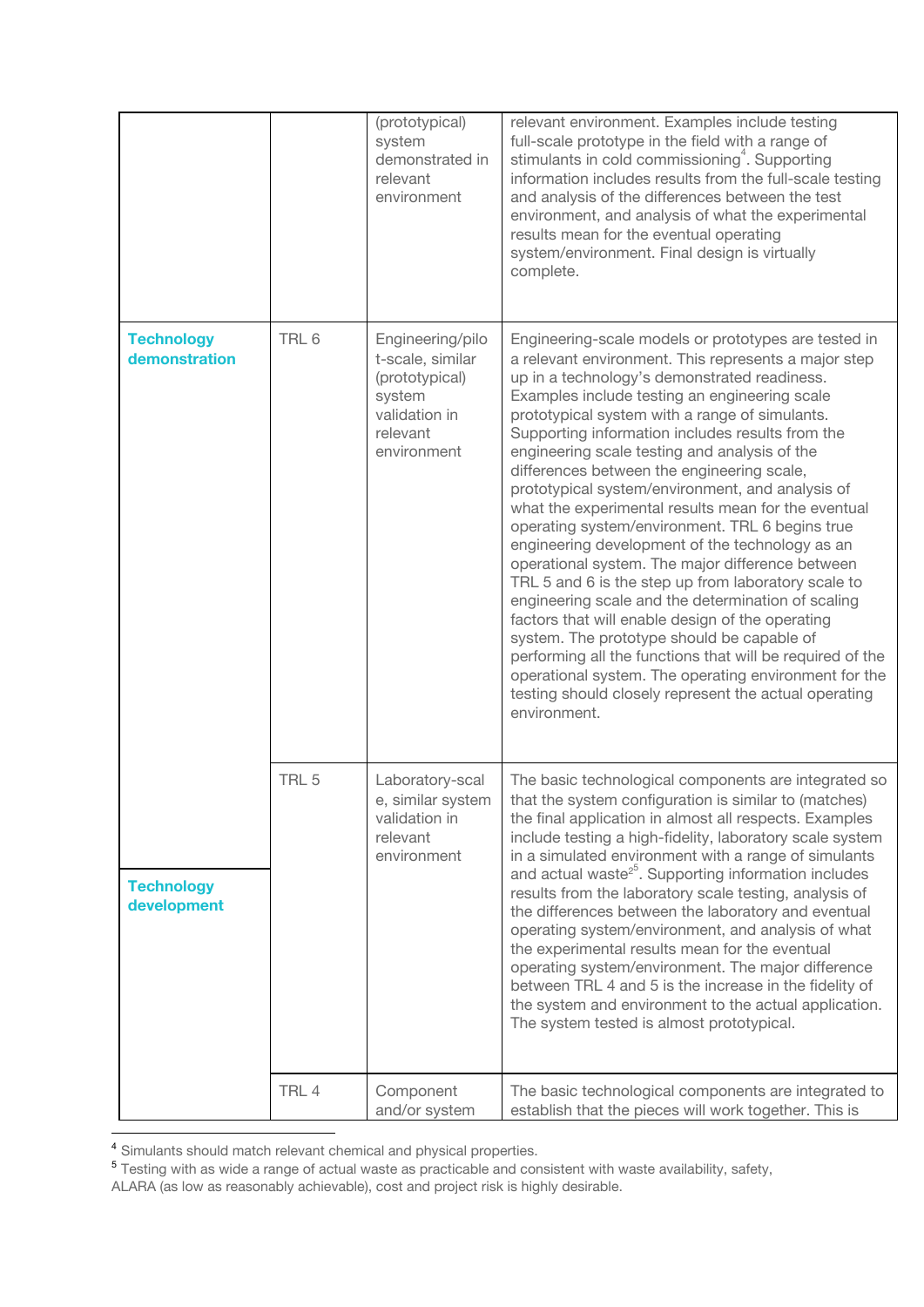|                                         |                  | validation in<br>laboratory<br>environment                                                          | relatively "low fidelity" compared with the eventual<br>system. Examples include integration of ad hoc<br>hardware in a laboratory and testing with a range of<br>stimulants and small scale tests on actual waste.<br>Supporting information includes the results of the<br>integrated experiments and estimates of how the<br>experimental components and experimental test<br>results differ from the expected system performance<br>goals. TRL 4-6 represent the bridge from scientific<br>research to engineering. TRL 4 is the first step in<br>determining whether the individual components will<br>work together as a system. The laboratory system will<br>probably be a mix of on hand equipment and a few<br>special purpose components that may require special<br>handling, calibration, or alignment to get them to<br>function.                       |
|-----------------------------------------|------------------|-----------------------------------------------------------------------------------------------------|-----------------------------------------------------------------------------------------------------------------------------------------------------------------------------------------------------------------------------------------------------------------------------------------------------------------------------------------------------------------------------------------------------------------------------------------------------------------------------------------------------------------------------------------------------------------------------------------------------------------------------------------------------------------------------------------------------------------------------------------------------------------------------------------------------------------------------------------------------------------------|
| <b>Research to</b><br>prove feasibility | TRL <sub>3</sub> | Analytical and<br>experimental<br>critical function<br>and/or<br>characteristic<br>proof of concept | Active research and development is initiated. This<br>includes analytical studies and laboratory-scale<br>studies to physically validate the analytical predictions<br>of separate elements of the technology. Examples<br>include components that are not yet integrated or<br>representative tested with simulants. Supporting<br>information includes results of laboratory tests<br>performed to measure parameters of interest and<br>comparison to analytical predictions for critical<br>subsystems. At TRL 3 the work has moved beyond<br>the paper phase to experimental work that verifies<br>that the concept works as expected on simulants.<br>Components of the technology are validated, but<br>there is no attempt to integrate the components into a<br>complete system. Modelling and simulation may be<br>used to complement physical experiments. |
| <b>Basic technology</b><br>research     | TRL <sub>2</sub> | Technology<br>concept and/or<br>application<br>formulated                                           | Once basic principles are observed, practical<br>applications can be invented. Applications are<br>speculative, and there may be no proof or detailed<br>analysis to support the assumptions. Examples are<br>still limited to analytic studies. Supporting information<br>includes publications or other references that outline<br>the application being considered and that provide<br>analysis to support the concept. The step up from<br>TRL 1 to TRL 2 moves the ideas from pure to applied<br>research. Most of the work is analytical or paper<br>studies with the emphasis on understanding the<br>science better. Experimental work is designed to<br>corroborate the basic scientific observations made<br>during TRL 1 work.                                                                                                                             |
|                                         | TRL 1            | <b>Basic principles</b><br>observed and<br>reported                                                 | This is the lowest level of technology readiness.<br>Scientific research begins to be translated into<br>applied research and development. Examples might                                                                                                                                                                                                                                                                                                                                                                                                                                                                                                                                                                                                                                                                                                             |